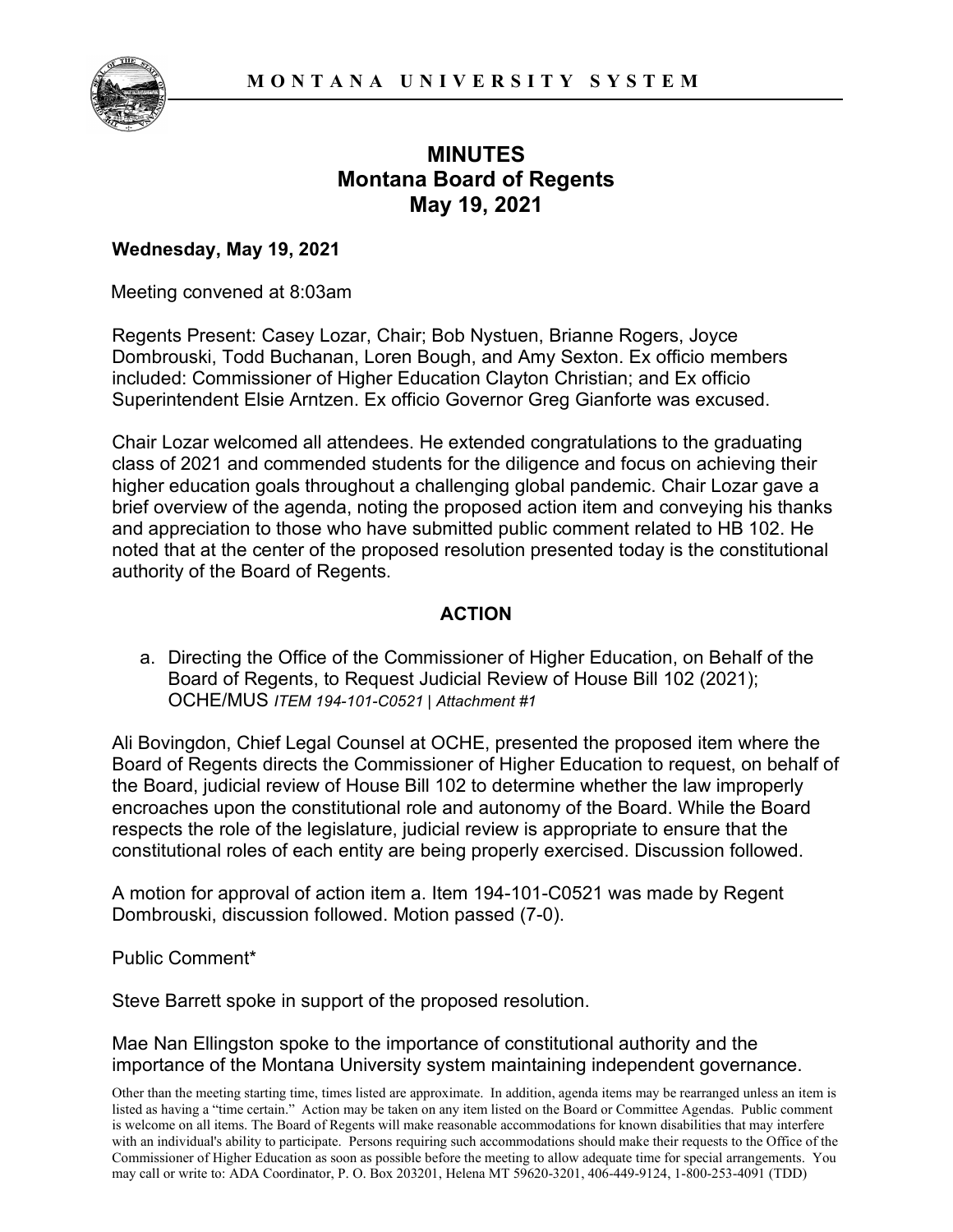

Brian Cayko spoke to the different perspectives relating to the board and oversight of preserving academic freedom and academic control versus constitutional rights of the citizens and the potential for overreach by this action.

Andy Pelosi spoke in support of challenging guns on campus and in support of the proposed resolution.

Tim Capps spoke in support of HB 102 and its direct tie to affirmed second amendment rights which are not open for the Board to debate, or having the authority to override the Constitution of the United States.

David Diacon spoke in support of the proposed resolution.

Lauren O'Neill spoke in support of the proposed resolution.

Meeting Adjourned at 8:49am.

Approved by the Board of Regents on

Date **Date** Date **Date** 

\_\_\_\_\_\_\_\_\_\_\_\_\_\_\_\_\_\_\_\_\_\_\_\_\_\_ \_\_\_\_\_\_\_\_\_\_\_\_\_\_\_\_\_\_\_\_\_\_\_\_\_\_\_\_\_\_\_

\_\_\_\_\_\_\_\_\_\_\_\_\_\_\_\_\_\_\_\_\_\_\_\_\_\_\_ \_\_\_\_\_\_\_\_\_\_\_\_\_\_\_\_\_\_\_\_\_\_\_\_\_\_\_\_\_\_\_\_

Clayton T. Christian Clayton T. Christian Board of Regents

Commissioner of Higher Education Chair, Board of Regents and Secretary to the

*\* This meeting is open to the public electronically. Anyone wishing to provide public comment is encouraged to do so either by dialing 1-253-215-8782 and entering the Meeting ID. Upon dialing in, press "\*9 to" "raise their hand". The host will lower hands in* 

Other than the meeting starting time, times listed are approximate. In addition, agenda items may be rearranged unless an item is listed as having a "time certain." Action may be taken on any item listed on the Board or Committee Agendas. Public comment is welcome on all items. The Board of Regents will make reasonable accommodations for known disabilities that may interfere with an individual's ability to participate. Persons requiring such accommodations should make their requests to the Office of the Commissioner of Higher Education as soon as possible before the meeting to allow adequate time for special arrangements. You may call or write to: ADA Coordinator, P. O. Box 203201, Helena MT 59620-3201, 406-449-9124, 1-800-253-4091 (TDD)